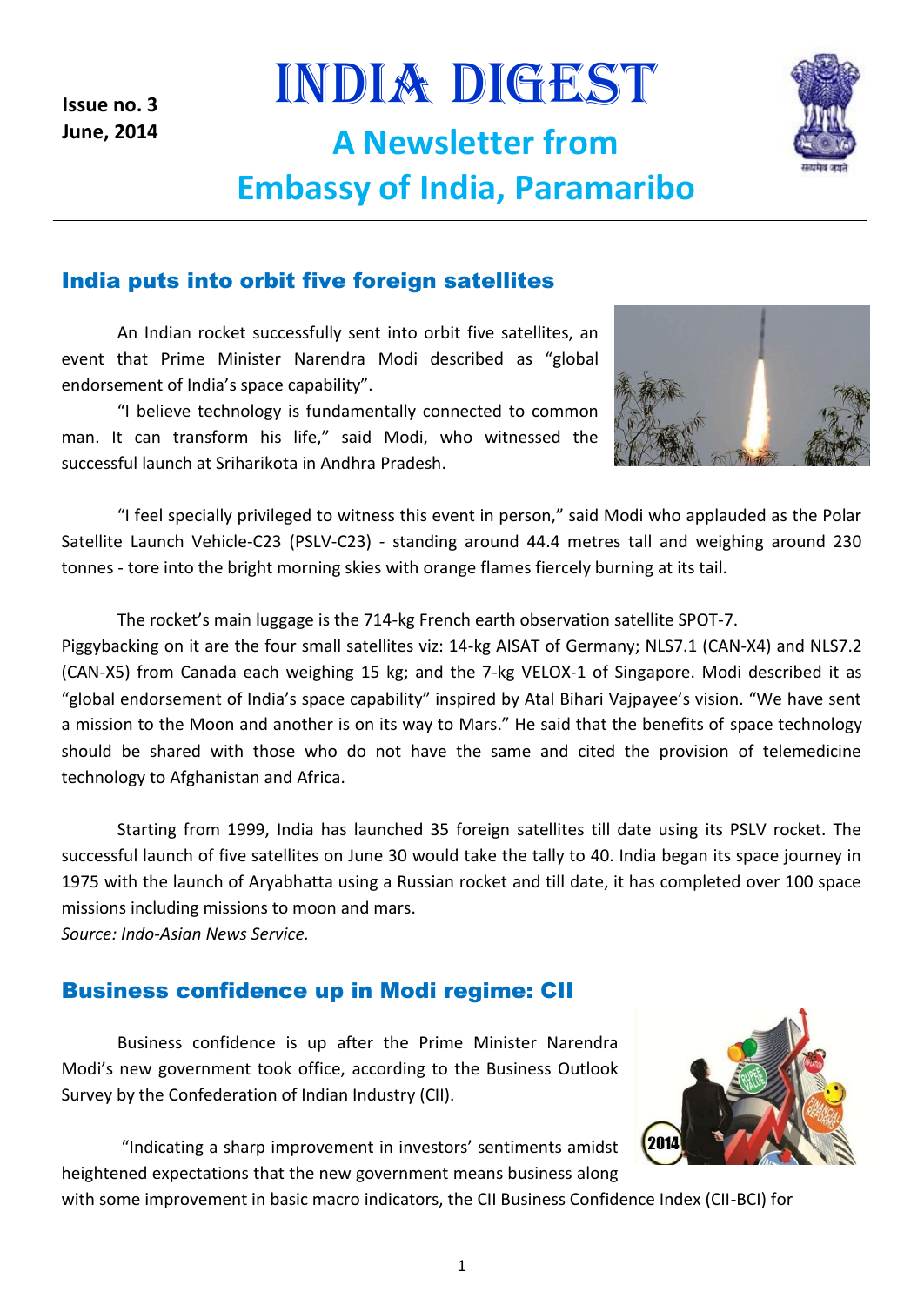the April-June 2014 quarter has moved up to 53.7 from 49.9 in the previous quarter," the CII said in New Delhi on June 29.

While growth is expected to pick up from 4.7 percent in 2013-14 to between 5.5 and 6 percent in fiscal 2015, wholesale price inflation is expected to moderate to between 5.5 and 6 percent in the current fiscal.

*Source: Indo-Asian News Service*

# Realty sector to get boost with rise in FDI: Report

The formation of new government at the Centre has boosted investors' sentiment, especially in the real estate sector that has been going through a tough phase with drop in sales and debt pile-up, according to a report.

"Now global investors are optimistic about the Indian

economy, which is expected to witness increase in foreign investment inflows via FDI and FII in FY15 from USD 29 billion during FY14," the report said. It noted that improving transparency in the country will also act positively for foreign corporates and investors.

*Source: Press Trust of India*

#### India's forex reserves rise by \$1.38 billion

India's foreign exchange (forex) reserves rose by \$1.38 billion to \$314.92 billion for the week ended on June 20, led by a sharp jump in overseas currency assets, the Reserve Bank of India (RBI) data showed.

India's reserve position with the International Monetary Fund (IMF) grew by \$1.5 million to \$1.71 billion. *Source: Indo-Asian News Service*

#### Indian export may touch \$360 bn this year

The Federation of Indian Export Organisations has struck a positive note on India's export front, projecting that exports could touch \$360 billion this fiscal, going by trends in the current quarter.

Sectors such as readymade garments, organic and inorganic chemicals, engineering goods and petroleum products drive the export growth. *Source: Business Line*



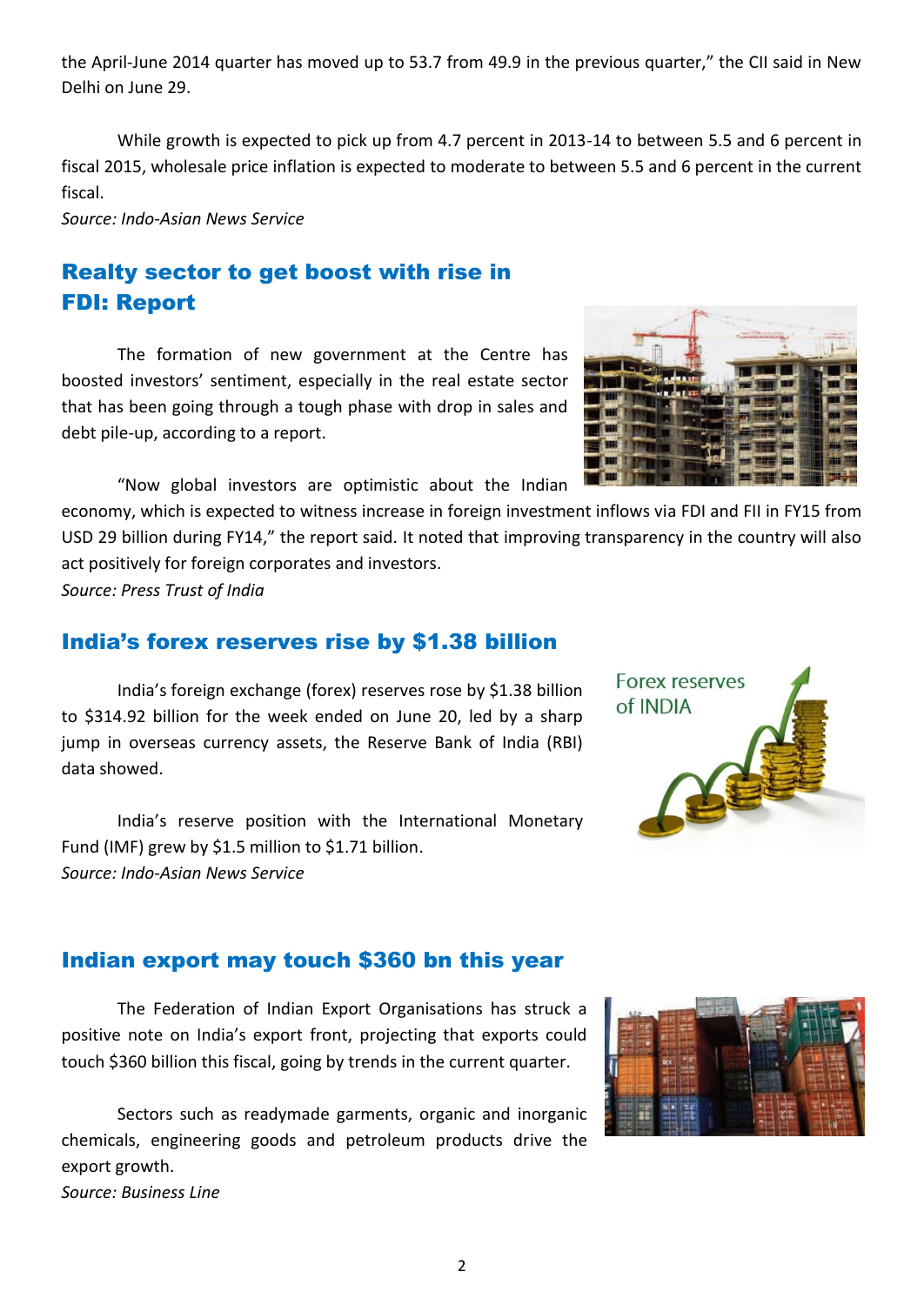## Ready to give incentives to boost textile exports: Gangwar

India now ranks second to China in textiles exports and the government is prepared to give more incentives to boost this sector, Textiles Minister Santosh Kumar Gangwar said in Mumbai on June 23.

Despite recessionary trends globally, India's textile exports went up from \$33 billion to \$40.2 billion in 2013-14. *Source: Indo-Asian News Service*

### Govt extends excise sop for consumer sectors

The government extended excise duty cuts by six months in an effort to provide relief for the beleaguered automobile, consumer durables and capital goods sectors and revive demand in the economy, which is battling a slowdown.

The extension of duty relief up to December is likely to ensure that prices of cars, two-wheelers, mobile phones and other consumer durables are maintained at the current levels and may help trigger demand. The NDA government has vowed to revive growth and boost confidence after it swept to power on the promise of rescuing the economy.

*Source: The Times of India*

#### Govt may prescribe subsidy pill for pharma firms to upgrade plants

The Modi Government is likely to offer a financing scheme to the domestic pharmaceutical industry.

One of the possibilities being thought about is an interest subsidy scheme for the upgradation of manufacturing facilities.

The Small Industries Development Bank of India (SIDBI) is expected to be one of the partner institutions to cater to the small and medium sized pharmaceutical firms keen to get their plants approved by the US FDA and enter the highly regulated market. *Source: The Indian Express* 

3